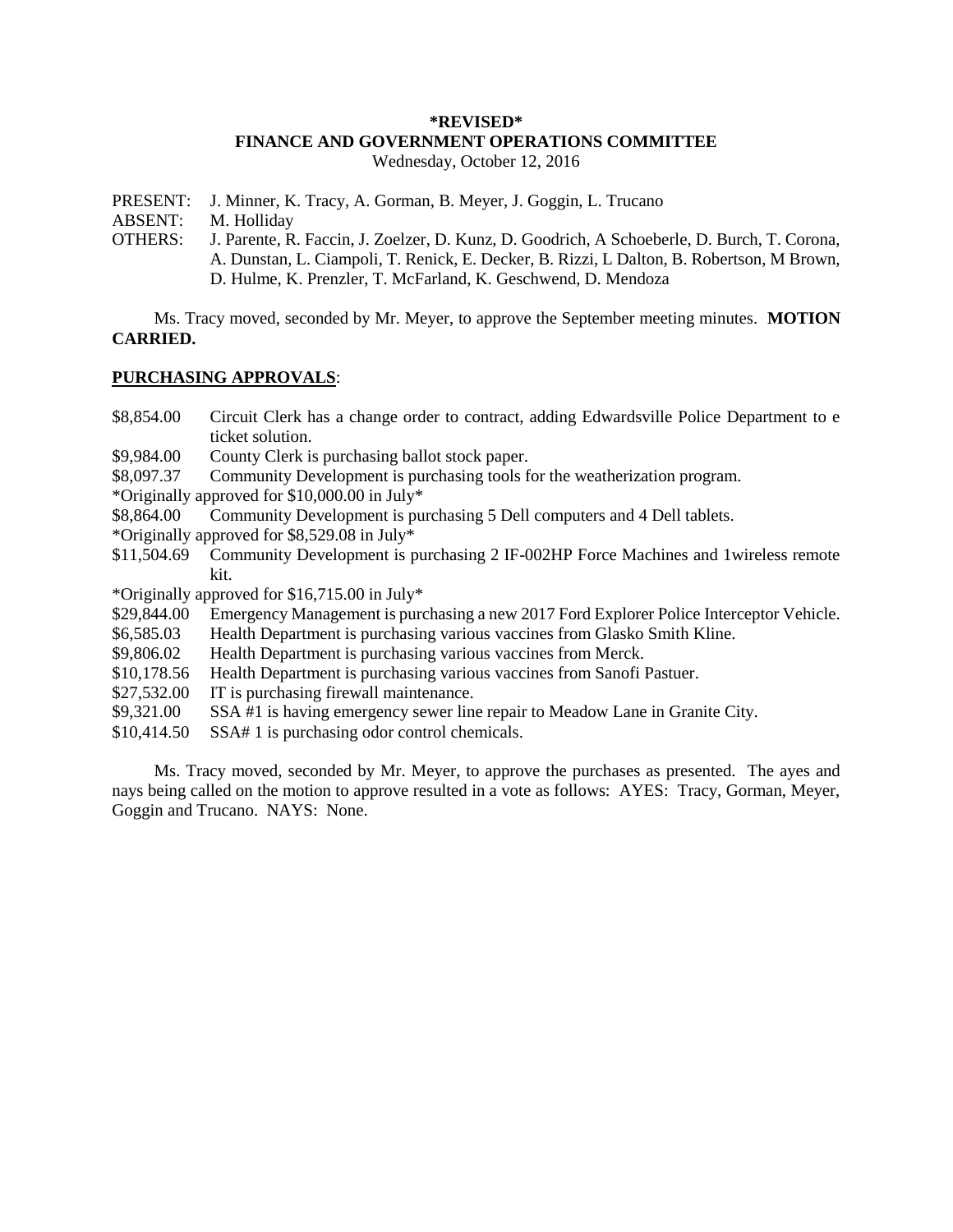# **RESOLUTIONS**:

- 1. Resolution to Extend the Current Opt E Man Service/Customized Switched Metro Ethernet Service Contract for Madison County 911 Emergency Telephone System Department.
- 2. Resolution to Purchase Six Refurbished Model DS200 Digital Image Scanners for the Madison County Clerk.
- 3. Resolution Awarding Bids for LIHEAP HVAC Contractors.
- 4. Resolution to Award Contract for Janitorial Services for Designated Madison County Facilities.
- 5. Resolution to Purchase Maintenance Renewal on Microsoft Software Licensing for the Madison County IT Department.
- 6. Resolution to Purchase Cisco Smartnet Maintenance for the Madison County IT Department.
- 7. Resolution to Enter into an Inmate Telephone Services Agreement between Inmate Calling Solutions, LLC and the Madison County Sheriff's Office.
- 8. Resolution to Award Contract for Actuarial Services for FY 2016-2019.

Ms. Tracy moved, seconded by Mr. Meyer, to approve the resolutions as presented. The ayes and nays being called on the motion to approve resulted in a vote as follows: AYES: Tracy, Gorman, Meyer, Goggin and Trucano. NAYS: None.

J. Parented presented the following resolution:

1. Resolution Setting Bond for Position of County Auditor.

Ms. Gorman moved, seconded by Ms. Tracy, to approve the resolution as presented. The ayes and nays being called on the motion to approve resulted in a vote as follows: AYES: Tracy, Gorman, Meyer, Goggin and Trucano. NAYS: None.

#### **REFUNDS:**

| \$159.29 |  | Refund issued from SSA #1 payable to 4 individuals, due to overpayments. |
|----------|--|--------------------------------------------------------------------------|
|----------|--|--------------------------------------------------------------------------|

- \$44.00 Refund issued from the Health Dept. payable to 2 individuals, due to overpayments.
- \$85.00 Refund issued from Animal Control payable to 4 individuals, due to overpayments on registration fees.
- \$10.00 Refund issued from Animal Control payable to individuals, due to overpayment on registration fees.
- \$25.00 Refund issued from Animal Control payable to individuals, due to overpayment on registration fees.

Ms. Tracy moved, seconded by Ms. Gorman, to approve the refunds as presented. The ayes and nays being called on the motion to approve resulted in a vote as follows: AYES: Tracy, Gorman, Meyer, Goggin and Trucano. NAYS: None.